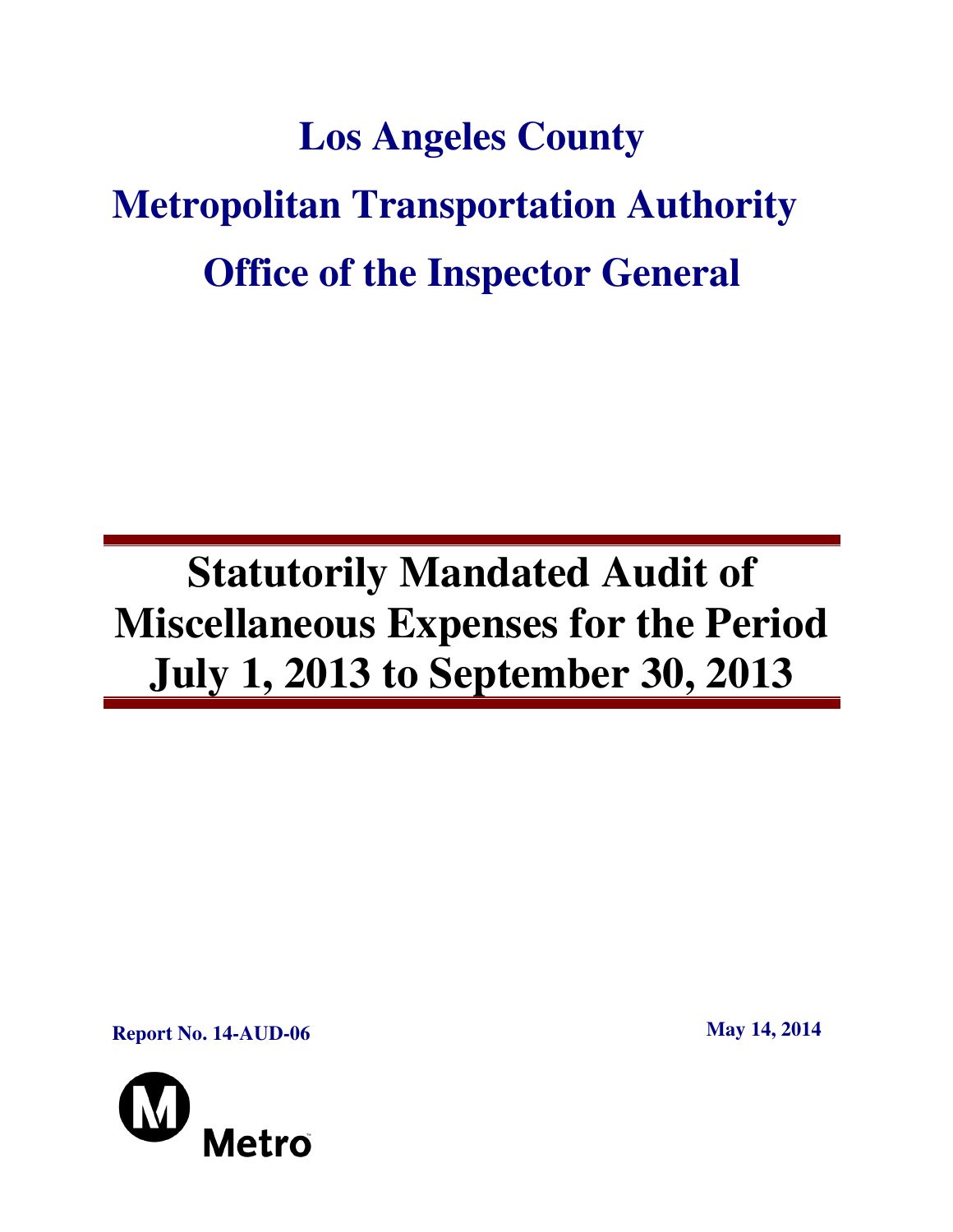## TABLE OF CONTENTS

#### **Page**

| $\mathbf{2}$ |
|--------------|
|              |
|              |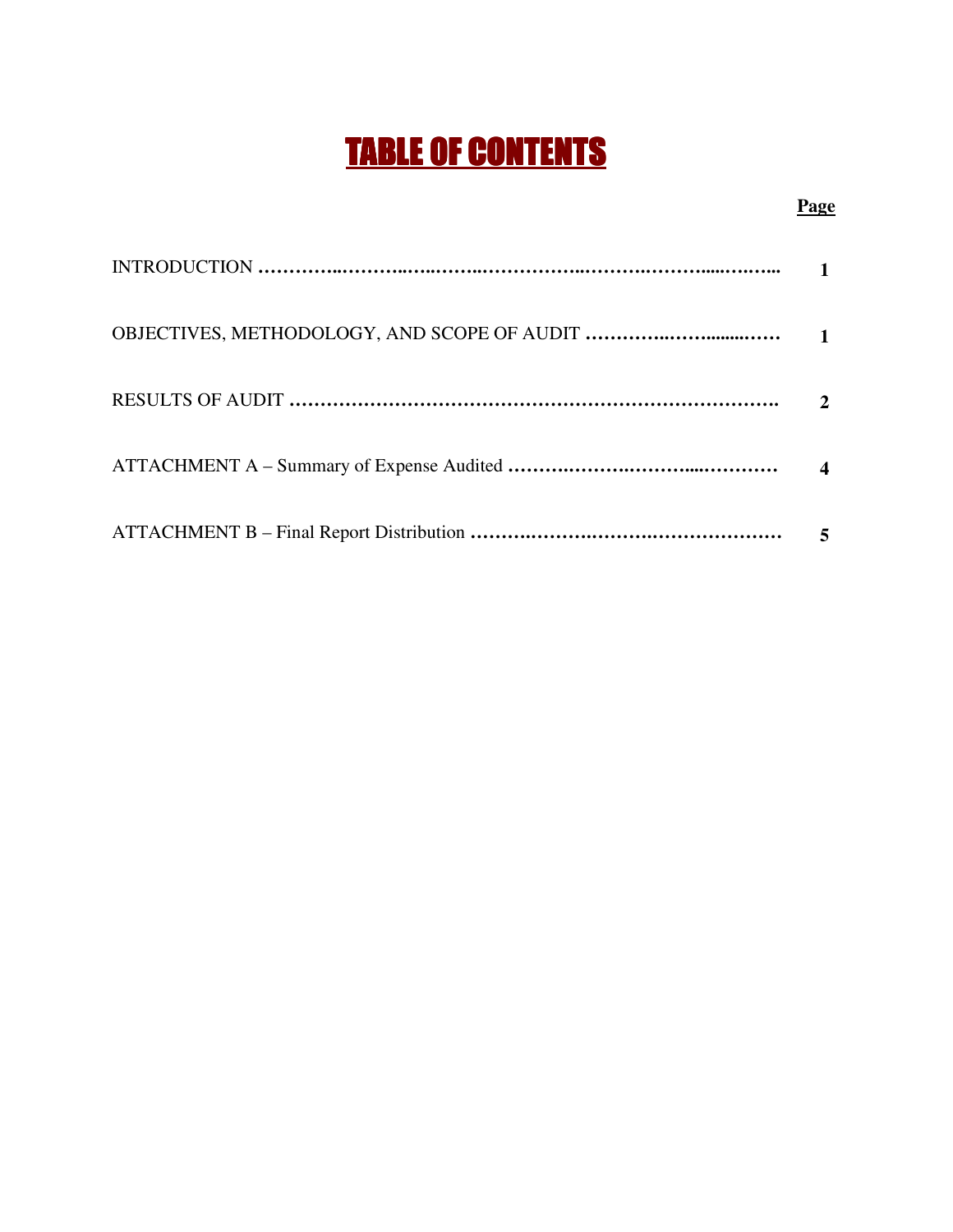

Los Angeles, CA 90017

**DATE:** May 14, 2014

**TO:** Board of Directors Chief Executive Officer ack Shegetomi FROM:<sup>FOR</sup> (Karen Gorman, Inspector General

**SUBJECT:** Final Report on the Statutorily Mandated Audit of Miscellaneous Expenses for the Period July 1, 2013 to September 30, 2013 (Report No. 14-AUD-06)

## **INTRODUCTION**

The Office of Inspector General (OIG) performed an audit of miscellaneous expenses for the period of July 1, 2013 to September 30, 2013. This audit was performed pursuant to Public Utilities Code section 130051.28(b) which requires that the Inspector General reports quarterly to the Los Angeles County Metropolitan Transportation Authority (Metro) Board of Directors on certain miscellaneous expenses such as travel, meals and refreshments, private club dues, and membership fees.

### **OBJECTIVES, METHODOLOGY AND SCOPE OF AUDIT**

The objectives of the audit were to determine whether the sampled expenses incurred were:

- Reasonable and in accordance with policies.
- A Adequately supported with receipts, proper approvals, and other appropriate documentation.

Miscellaneous expenses for the period of July 1, 2013 to September 30, 2013 totaled  $$887,400$ ,<sup>1</sup> which comprised of 477 expense transactions. From this total, we selected 51 transactions<sup>2</sup> totaling \$334,959 for audit. The 51 transactions were for expenses from the following eight accounts: Training, Business Meals, Cash Over/Short, Employee Relocation, Seminar and Conference Fees, Business Travel, Employee Activities and Recreation, and Other Miscellaneous Expenses. No item was selected for testing from the Schedule Checkers account because the amount is immaterial. We tested each selected transaction by reviewing

 $\overline{a}$  $1$  This total does not include transactions that were \$200 or less, credits, adjustments, and transactions from the OIG.

 $2$  Thirty of the 51 transactions were statistically selected and the remaining 21 transactions were randomly selected using criteria such as high dollar amount and auditor's judgments.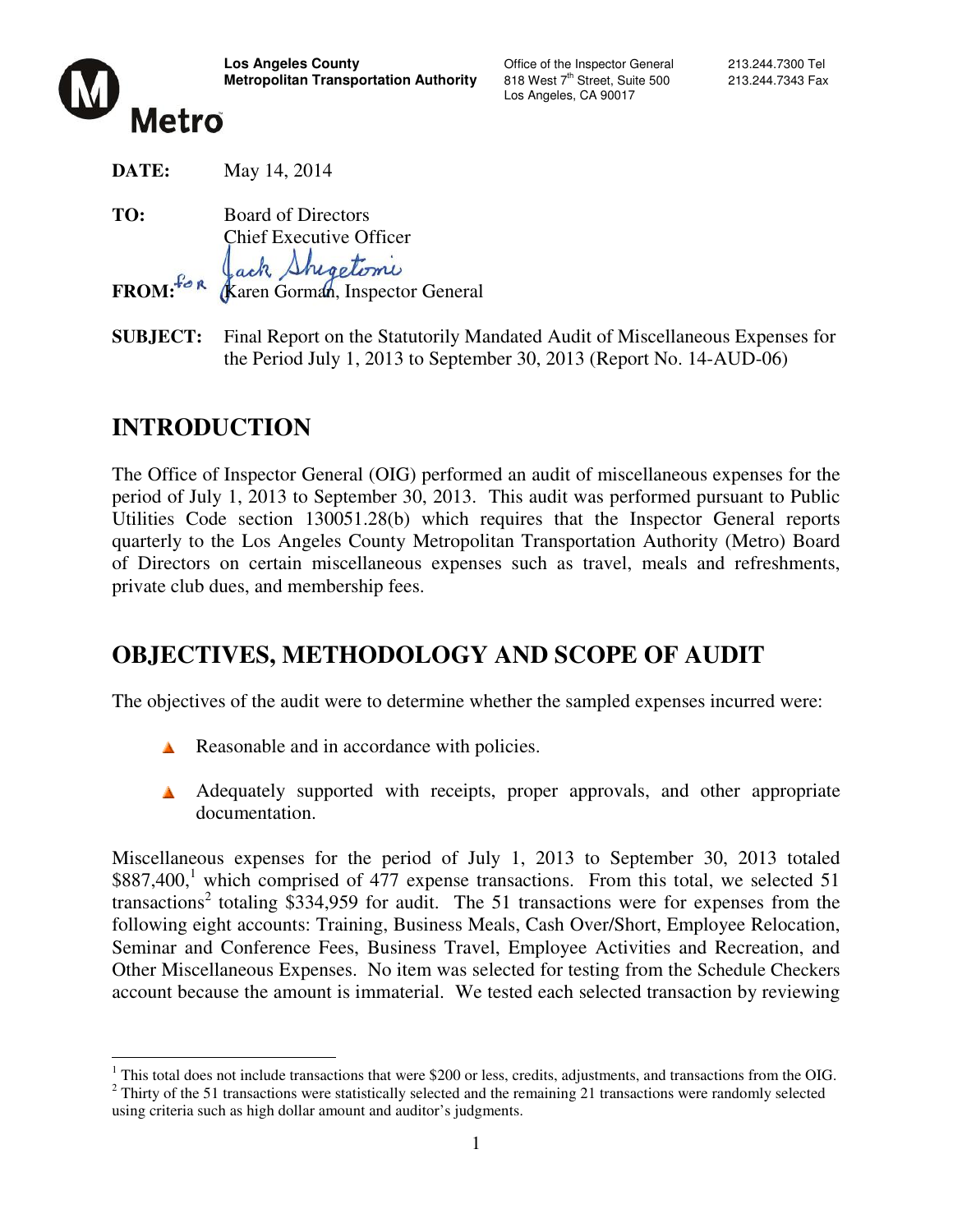#### **Statutorily Mandated Audit of Miscellaneous Expenses for the Period July 1, 2013 to September 30, 2013**

#### **Office of the Inspector General Report No. 14-AUD-06**

supporting documentation such as receipts, purchase logs, travel authorization forms and other supporting documents. We also reviewed applicable policies and procedures.

This audit was conducted in accordance with Generally Accepted Government Auditing Standards. Those standards require that we plan and perform the audit to obtain sufficient, appropriate evidence to provide a reasonable basis for our findings and conclusions based on our audit objectives. We believe that the evidence obtained provides a reasonable basis for our findings and conclusions based on our objectives.

We relied on computer-processed data provided to us, which detailed information on actual miscellaneous expenses for the period of our audit. Although we did not perform a formal reliability assessment of the computer-process data, we determined that the hard copy documents we reviewed were reasonable and generally agreed with the information contained in the computer-processed data. We did not find errors that would preclude us from using the computer-processed data to meet the audit objectives or that would change the conclusions in this report.

## **RESULTS OF AUDIT**

The 51 expense transactions we reviewed for the period from July 1, 2013 to September 30, 2013 generally complied with policies, were reasonable, and were adequately supported. Our audit did disclose one minor deficiency.

One of the sampled expenses in the amount of \$247 in Account #50930 – Misc Employee Activities and Recreation was incurred for team building purpose. There was insufficient supporting document to justify the charge in accordance with FIN 14 – Travel and Business Expense policy. FIN 14 section 1.5 states, "*Meals for staff may be provided when in facilitated work session, retreat or during situations in which it is impractical for staff to obtain their own meals. A Check Request Form shall be completed…Reimbursement for such expenses may also be requested on Part II of a TBE Report with a detailed memo of justification from the responsible department head. Approval in advance and the use of a Check Request Form for such expenses is preferred."* 

We advised the director in that department and Director of Accounting Department when such expense incurs in the future, a detailed justification memo should be submitted with the request for payment as required by Policy FIN 14. They provided the following response:

The department director agreed that in the future, a detailed justification memo will be submitted together with Travel and Business Expense Report.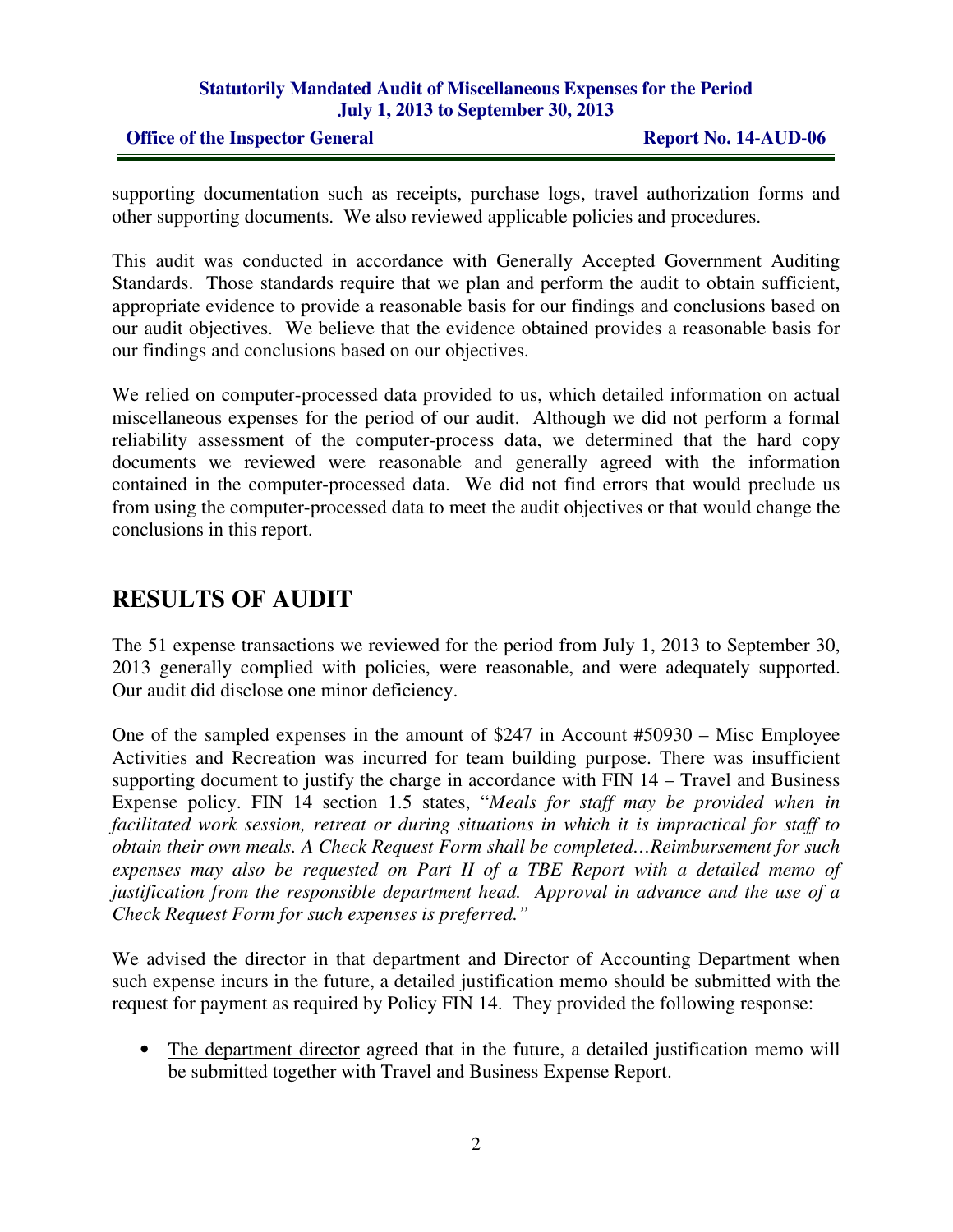#### **Statutorily Mandated Audit of Miscellaneous Expenses for the Period July 1, 2013 to September 30, 2013**

#### **Office of the Inspector General Report No. 14-AUD-06**

• The Director of Accounting stated that accounting staff will make sure the justification memo required by Policy FIN 14 is attached with reimbursement request in the future.

We also found that this expense should be booked to Account #50999 – Other Misc Expense, instead of #50930. Accounting department agreed to a proposed adjusting journal entry to reclassify the expense.

Because corrective actions have been taken, no further recommendation is included in this report.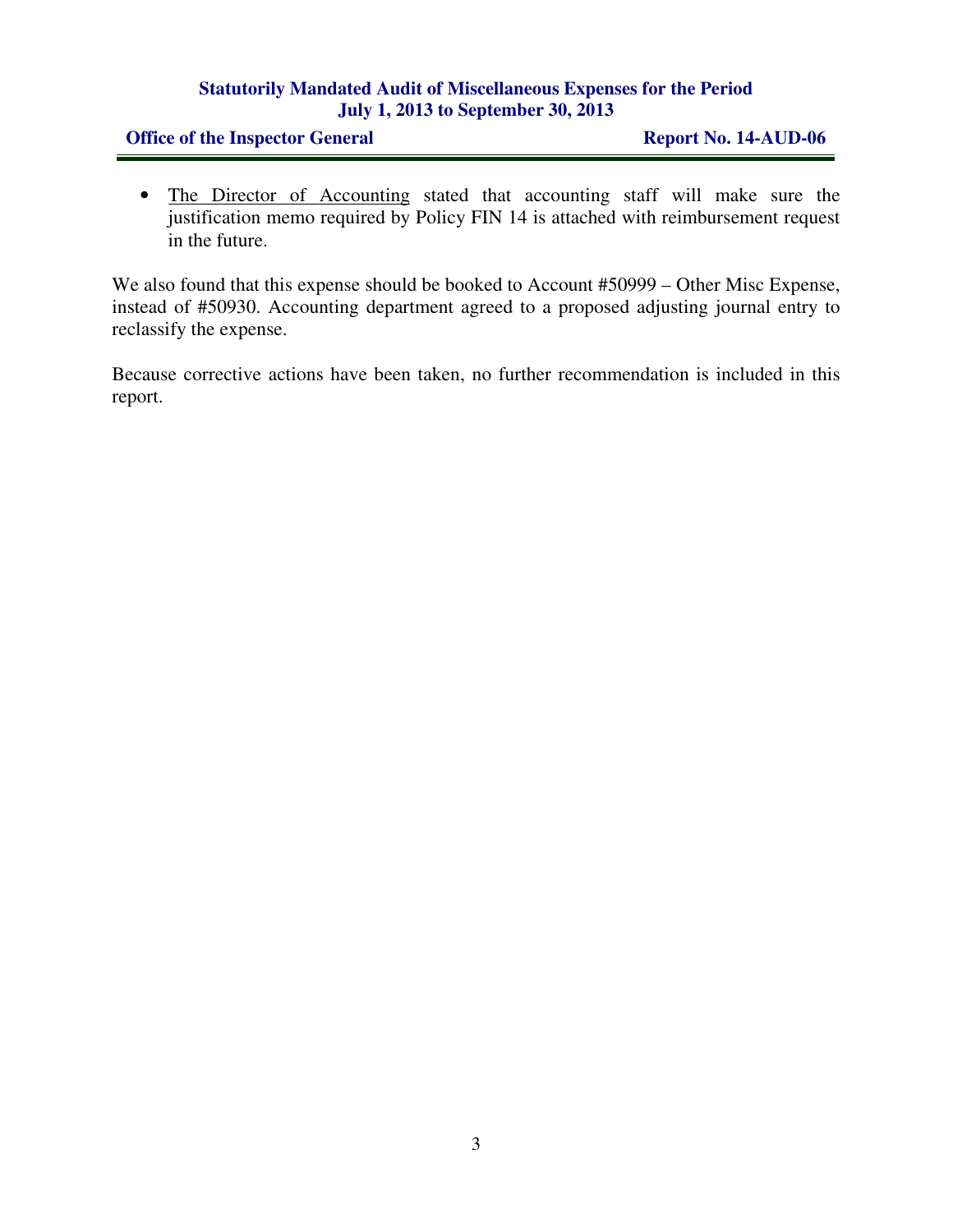### **<u>Summary of Expenses Audited</u>**

| <b>Account</b> | <b>Account Description</b>                | <b>Total</b><br>Amount <sup>(1)</sup> | <b>Sample</b><br><b>Amount</b> |  |
|----------------|-------------------------------------------|---------------------------------------|--------------------------------|--|
| 50213          | <b>Training Program</b>                   | $\mathcal{S}$<br>16,792               | \$6,195                        |  |
| 50903          | <b>Business Meals</b>                     | 29,674                                | 6,137                          |  |
| 50907          | Cash Over/Short <sup>(2)</sup>            | 31,159                                | 30,932                         |  |
| 50908          | <b>Employee Relocation</b>                | 20,000                                | 20,000                         |  |
| 50914          | Schedule Checkers <sup>(3)</sup>          | 4,241                                 | $\overline{0}$                 |  |
| 50915          | Seminar and Conference Fee                | 77,349                                | 8,176                          |  |
| 50917          | <b>Business Travel</b>                    | 226,038                               | 14,709                         |  |
| 50930          | <b>Employee Activities and Recreation</b> | 247                                   | 247                            |  |
| 50999          | <b>Other Miscellaneous Expenses</b>       | 481,900                               | 248,563                        |  |
|                | <b>Totals</b>                             | 887,400                               | \$334,959                      |  |
|                |                                           |                                       |                                |  |

For the Period from July 1, 2013 to September 30, 2013

- (1) These amounts do not include transactions that are \$200 or less, credit adjustments, and transactions from the OIG.
- (2) Monthly cash over/short totals from the TVM revenue reconciliations are charged to this account. According to the Accounting department, this account was created for account. According to the Accounting department, this account transparency and control purpose.
- (3) The statistical samples did not select any transaction from this account account.